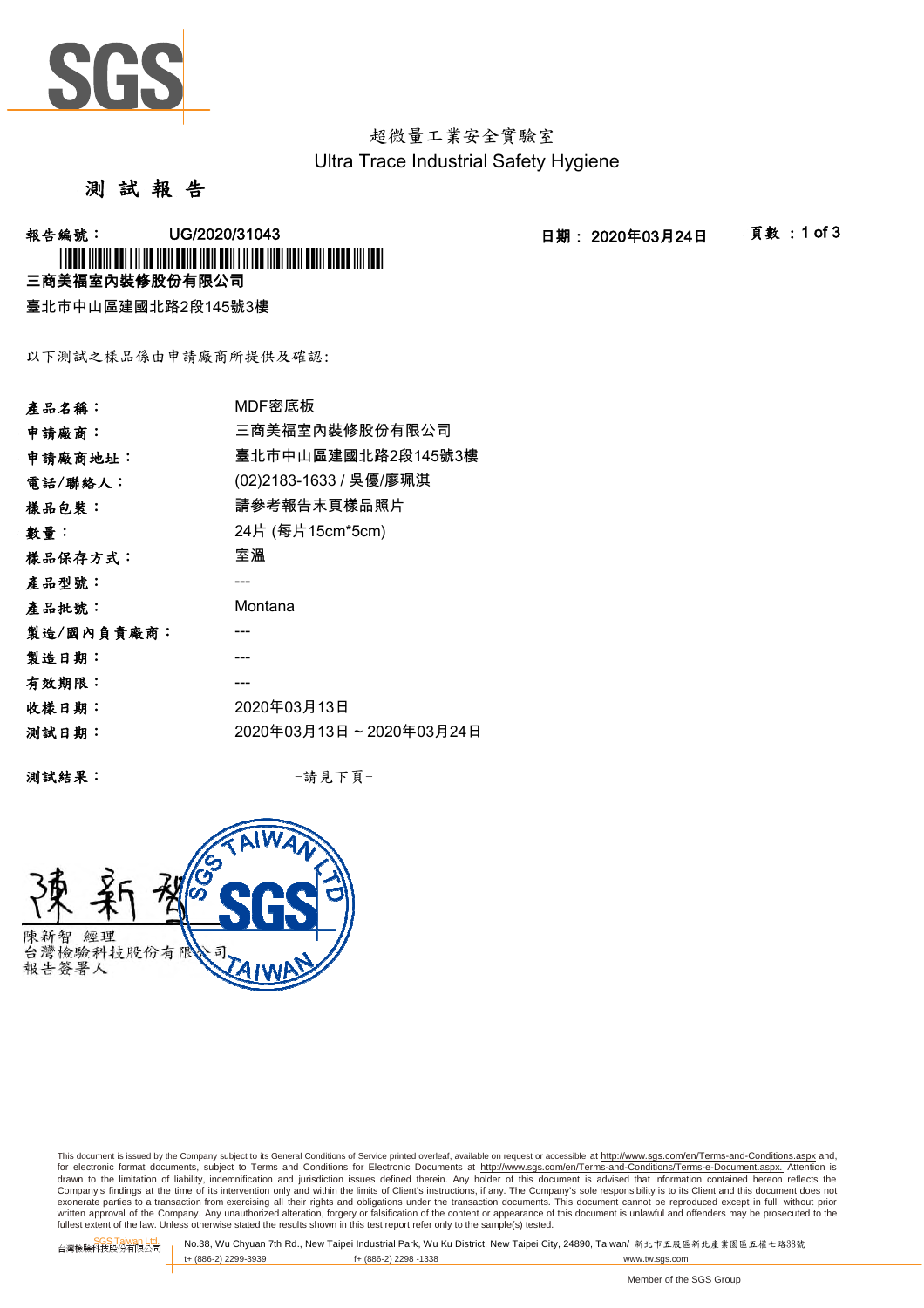

# 超微量工業安全實驗室 Ultra Trace Industrial Safety Hygiene

# 測 試 報 告

### -<br>報告編號: UG/2020/31043 日期: 2020年03月24日 頁數 :2 of 3 三商美福室內裝修股份有限公司 \* L'INDIA (ILINI) DUL 1 II III IIBII DULIO IIBII DULL 1 II IID IIIBI IIBII DULII DUDDO IIII ID

臺北市中山區建國北路2段145號3樓

#### 測試結果:

| 测試項目      | CAS NO. | 测試方法                         | 测試結果   | 定量/偵測<br>極限 | 單位   |
|-----------|---------|------------------------------|--------|-------------|------|
| 甲醛釋出量-平均值 |         | CNS 9909方法,以分光光度計(UV/VIS)檢測。 | 0.0732 | 0.0290      | mg/L |
| 甲醛釋出量-最大值 | $---$   | CNS 9909方法,以分光光度計(UV/VIS)檢測。 | 0.0732 | 0.0290      | mg/L |

備註:

1.測試報告僅就委託者之委託事項提供測試結果,不對產品合法性做判斷。

2.本測試報告之所有檢驗內容,均依委託事項執行檢驗,如有不實,願意承擔完全責任。

3.本報告不得分離,分離使用無效。

4.若該測試項目屬於定量分析則以「定量極限」表示;若該測試項目屬於定性分析則以「偵測極限」表示。

6.CNS 9909甲醛釋出量: 5.低於定量極限/偵測極限之測定值以 "N.D."或" 陰性 " 表示。微生物測試低於定量極限以"<定量極限值"表示。

| 記號   | 甲醛釋出量平均值 | 甲醛釋出量最大值 |
|------|----------|----------|
|      | $0.3$ 以下 | $0.4$ 以下 |
| ه -ا | $0.5$ 以下 | $0.7$ 以下 |
| ໍ່   | 1.5以下    | 2.1以下    |

- END -

This document is issued by the Company subject to its General Conditions of Service printed overleaf, available on request or accessible at http://www.sgs.com/en/Terms-and-Conditions.aspx and, for electronic format documents, subject to Terms and Conditions for Electronic Documents at http://www.sgs.com/en/Terms-and-Conditions/Terms-e-Document.aspx. Attention is drawn to the limitation of liability, indemnification and jurisdiction issues defined therein. Any holder of this document is advised that information contained hereon reflects the<br>Company's findings at the time of its int exonerate parties to a transaction from exercising all their rights and obligations under the transaction documents. This document cannot be reproduced except in full, without prior written approval of the Company. Any unauthorized alteration, forgery or falsification of the content or appearance of this document is unlawful and offenders may be prosecuted to the<br>fullest extent of the law. Unless othe